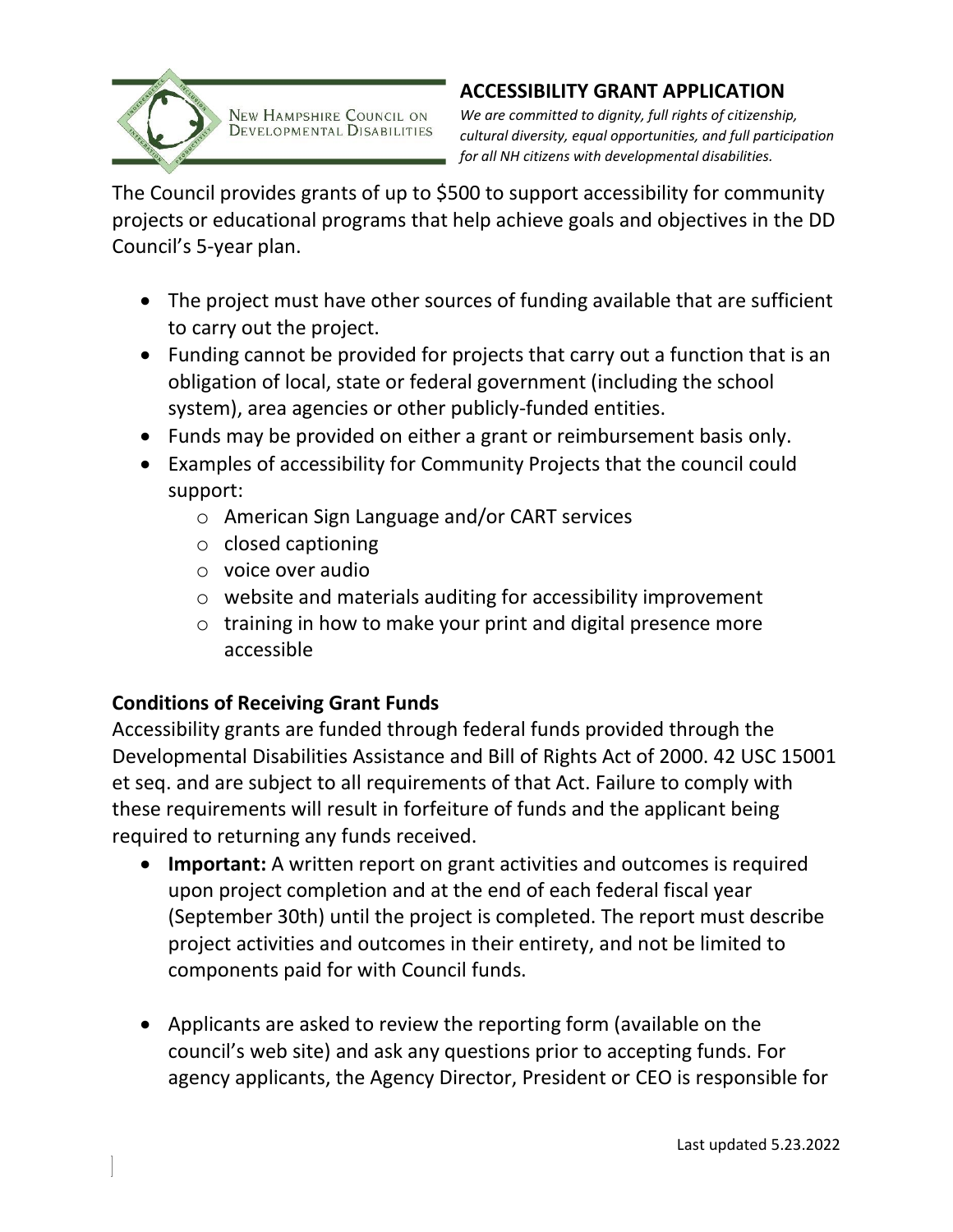assuring that the report is completed in the event the project manager leaves the agency.

- Grantees are required to forward the council's annual satisfaction survey to everyone who participated in or was otherwise impacted by the project. This survey is available in electronic and paper format.
- Please contact the NHCDD for the current year survey link and/or printed copies.
- The following language, recognizing the Council's sponsorship, must be included in all project materials and publicity:

*This project was supported, in part with funding provided by the NH Council on Developmental Disabilities under grant number 2101NHSCDD, from the U.S. Administration for Community Living, Department of Health and Human Services, Washington, D.C. 20201. Grantees undertaking projects with government sponsorship are encouraged to express freely their findings and conclusions. Points of view or opinions do not, therefore, necessarily represent official ACL policy.* 

- The Council retains a royalty free, nonexclusive, and irrevocable right to reproduce, publish, use, or authorize others to use any materials developed as a result of the project for Federal and State Government purposes.
- The Council may publicize the awarding of the grant through press releases and other available media.
- Grantees are required to keep financial records and records verifying the basis of numbers reported for performance measures for at least three years following the conclusion of the grant and provide them upon request.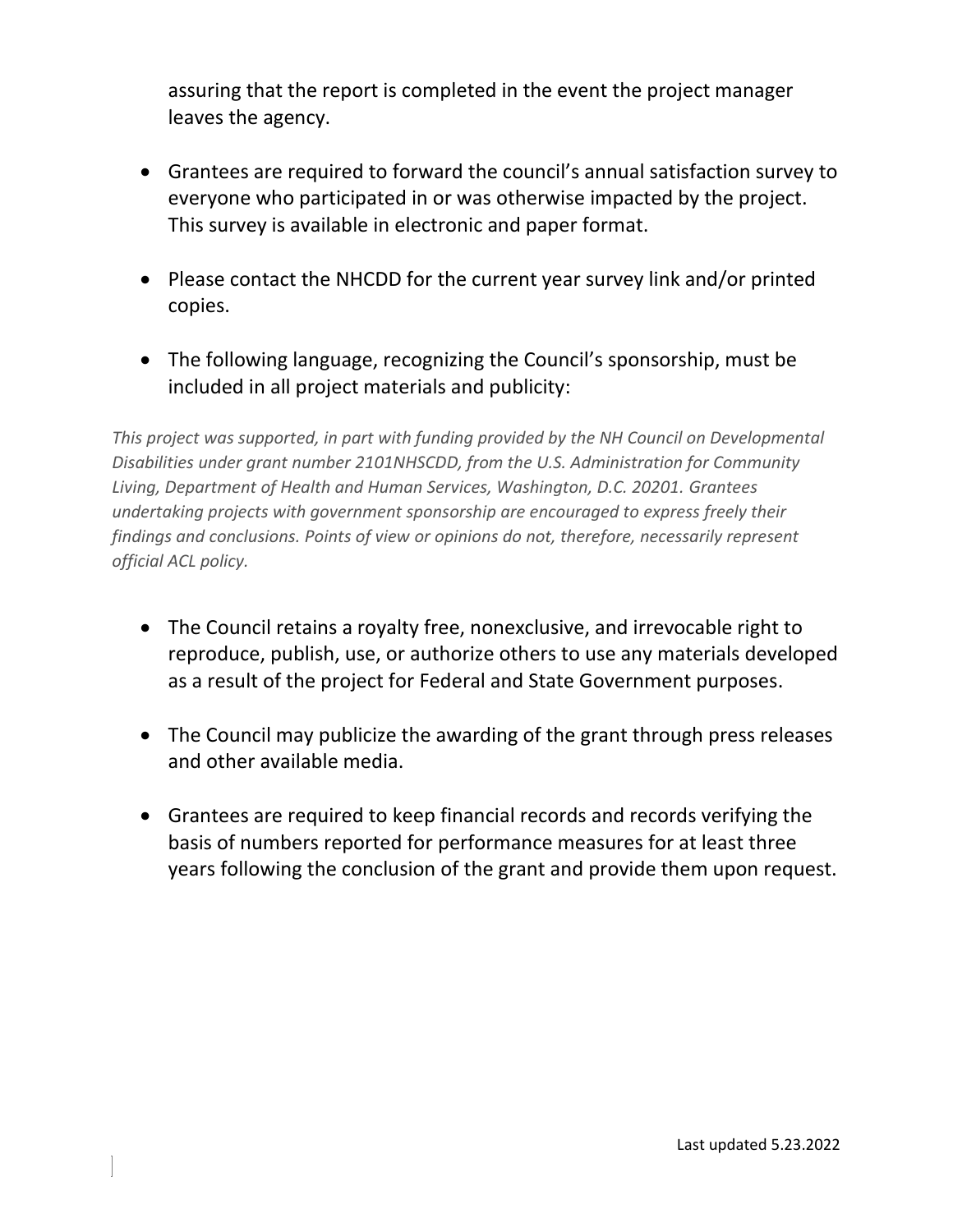

## **ACCESSIBILITY GRANT APPLICATION**

*We are committed to dignity, full rights of citizenship, cultural diversity, equal opportunities, and full participation for all NH citizens with developmental disabilities.*

HELP IS AVAILABLE. If you have questions or need assistance with your application, please contact the Project Manager at 603-271-7040 or Administrative Assistant at 271-7038.

| Name of<br>Applicant:       |  |
|-----------------------------|--|
| Contact (if<br>different) : |  |
| Tax Id# (if<br>applicable): |  |
| Address:                    |  |
| Phone:                      |  |
| E-Mail:                     |  |
| Amount<br>Requested:        |  |
| <b>Project Name:</b>        |  |

Please answer the following questions. Please attach additional pages if needed.

1. Are you a ( $\boxtimes$  one):  $\Box$  Group/Organization  $\Box$  Individual

If you are a group/organization: please provide a brief description of your group (if applicable), including whether any of the members have developmental disabilities.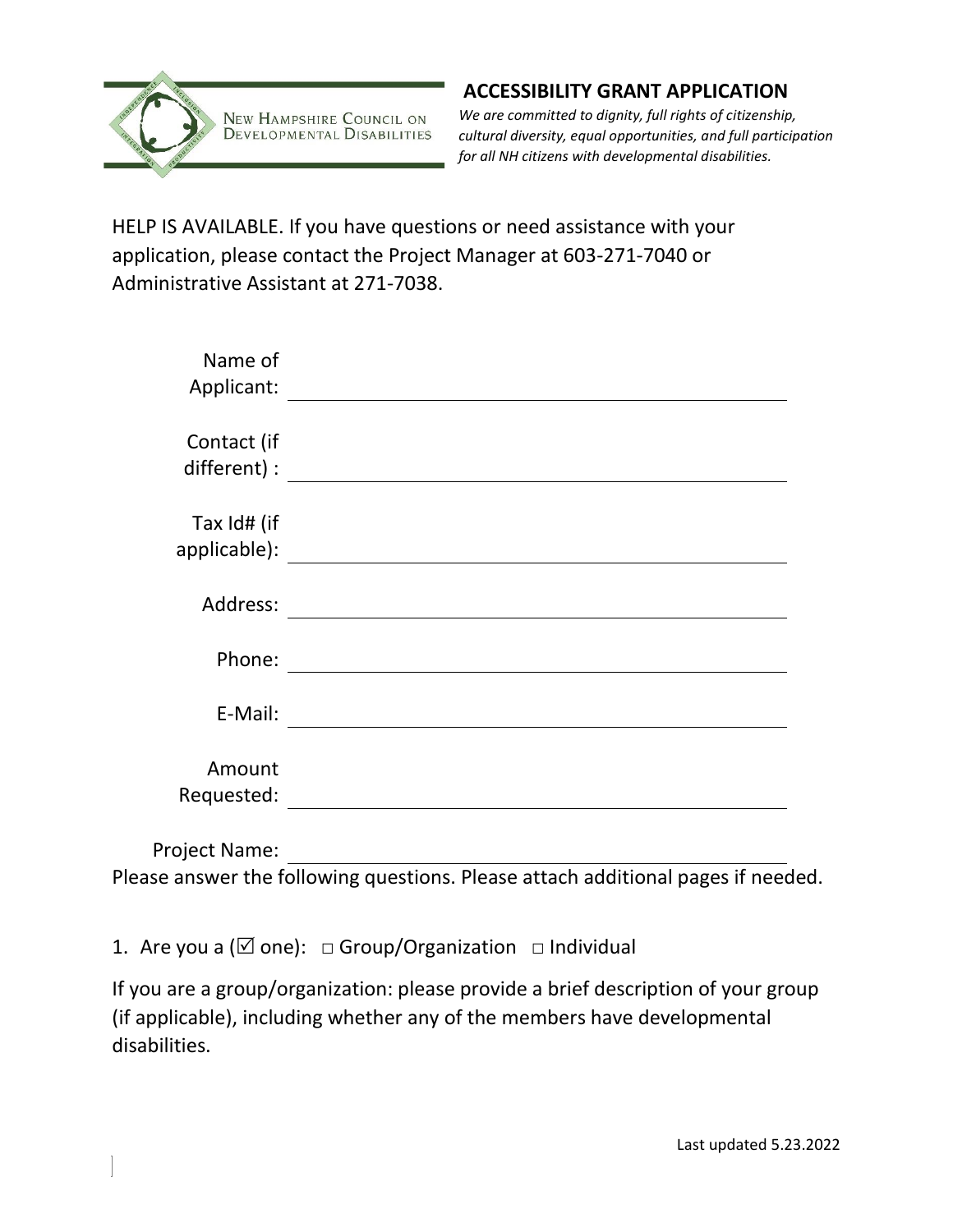- 2. If the grant is awarded, will you commit to disseminate the council's annual satisfaction survey to your staff and all project participants? □ Yes □ No
- 3. Please describe the project for which funding towards accessibility is being requested and how the knowledge gained from the project be further shared or disseminated? If so, how? Please attach any documentation (brochure, flyer, existing letters of support, etc.)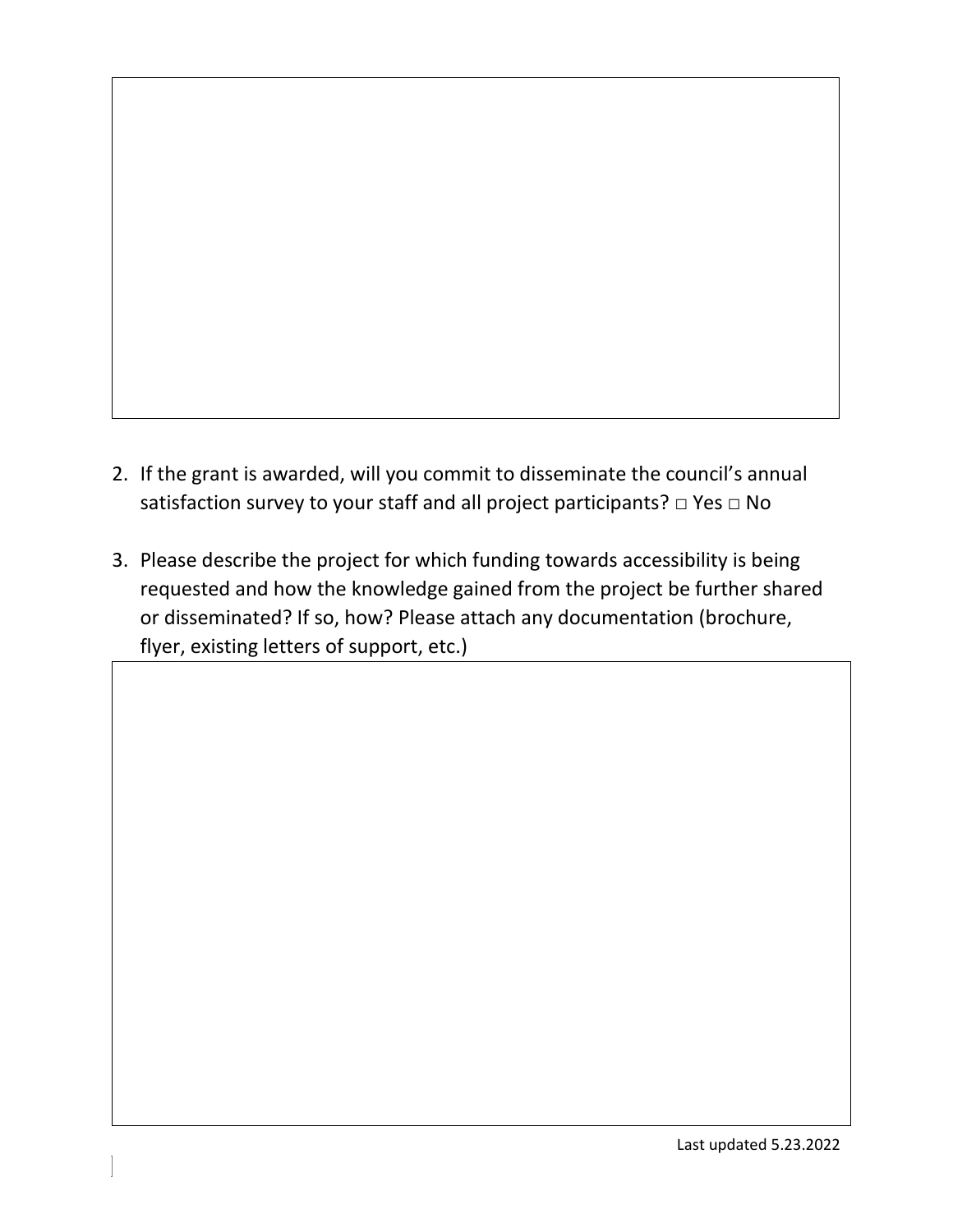4. How will you evaluate the short or long-term impacts of making the project more accessible and how will you share this information with the Council?

#### **Outcome measures**

5. All projects supported by the council must help achieve one or more goals in the council's five-year strategic plan. Please circle the goal the project will support and briefly explain how the project will support them. A full description of the goals and objectives are included with the application directions). Please choose no more than two:

> Goal 1 **Quality of Life**  Objective 1: Community, Policy Practice Objective 2: Quality Services Goal 2 **Advocacy**  Objective 1: Self-Advocacy, Leadership, Peer Mentoring Objective 2: Policy Objective 3: Access to Information Objective 4: Equitable Education

- 6. The council is required to report to the federal government the outcomes of all the projects it supports using the following measures:
	- education and training
	- coalition building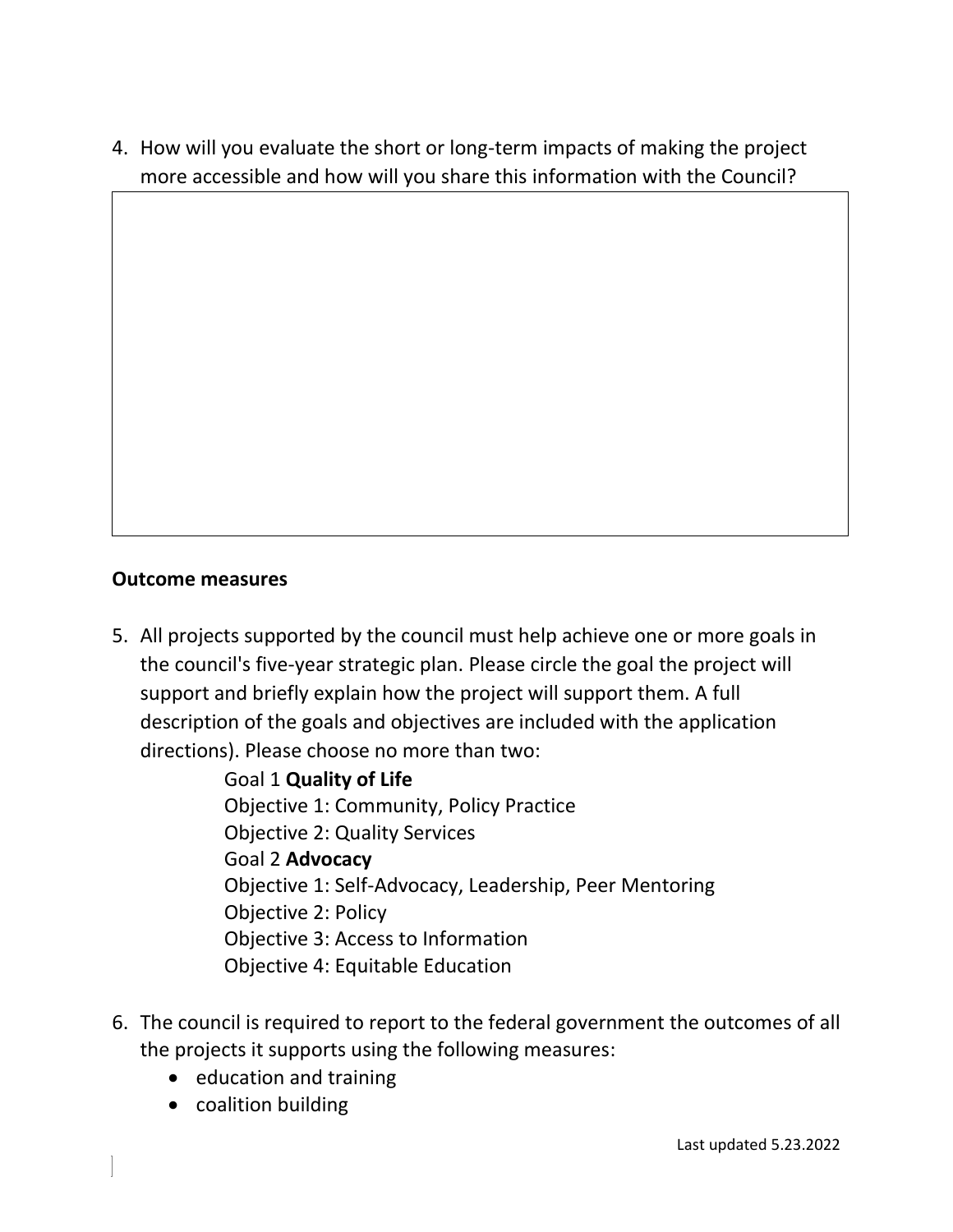- leadership development
- advocacy; public education and outreach

Please identify which of these measures you expect will be applicable to your project, and what you estimate the numbers will be by answering the following questions if applicable. The council supports many different types of initiatives, so some of the questions may not be applicable to your project, however it is expected that all projects will have some reportable outcome(s). Please consider this as you design your project.

7. **Please give a breakdown of the expenses related to the project.** In general, small grant funds may not be used to pay agency overhead costs such as office rent or salaries or to support the ongoing operations of an agency.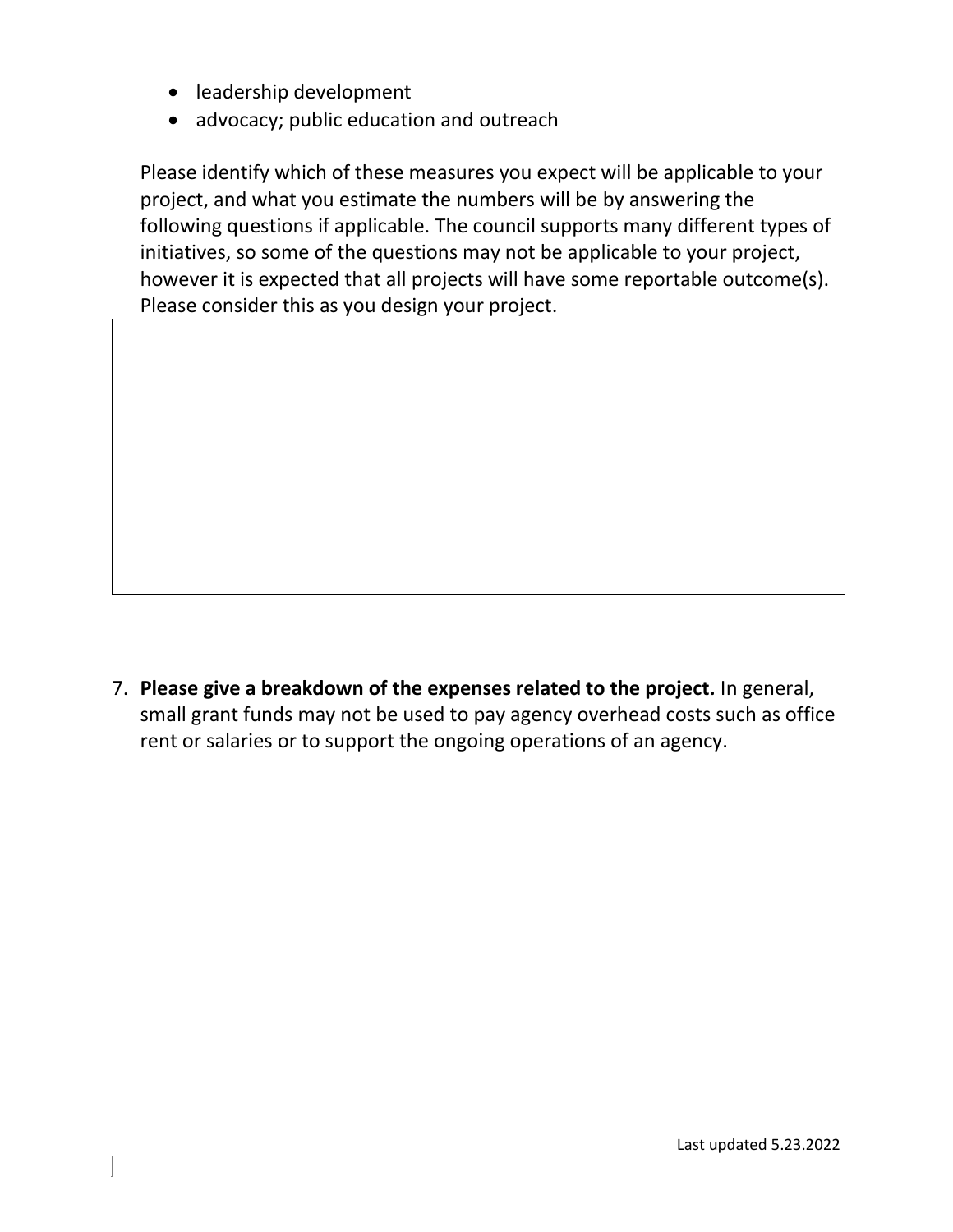What is the total cost of the project?

How much of the total cost will you be contributing?

What assistance are you receiving from other funding sources and what are those sources?

I have read and accept the conditions set forth if I am awarded a grant.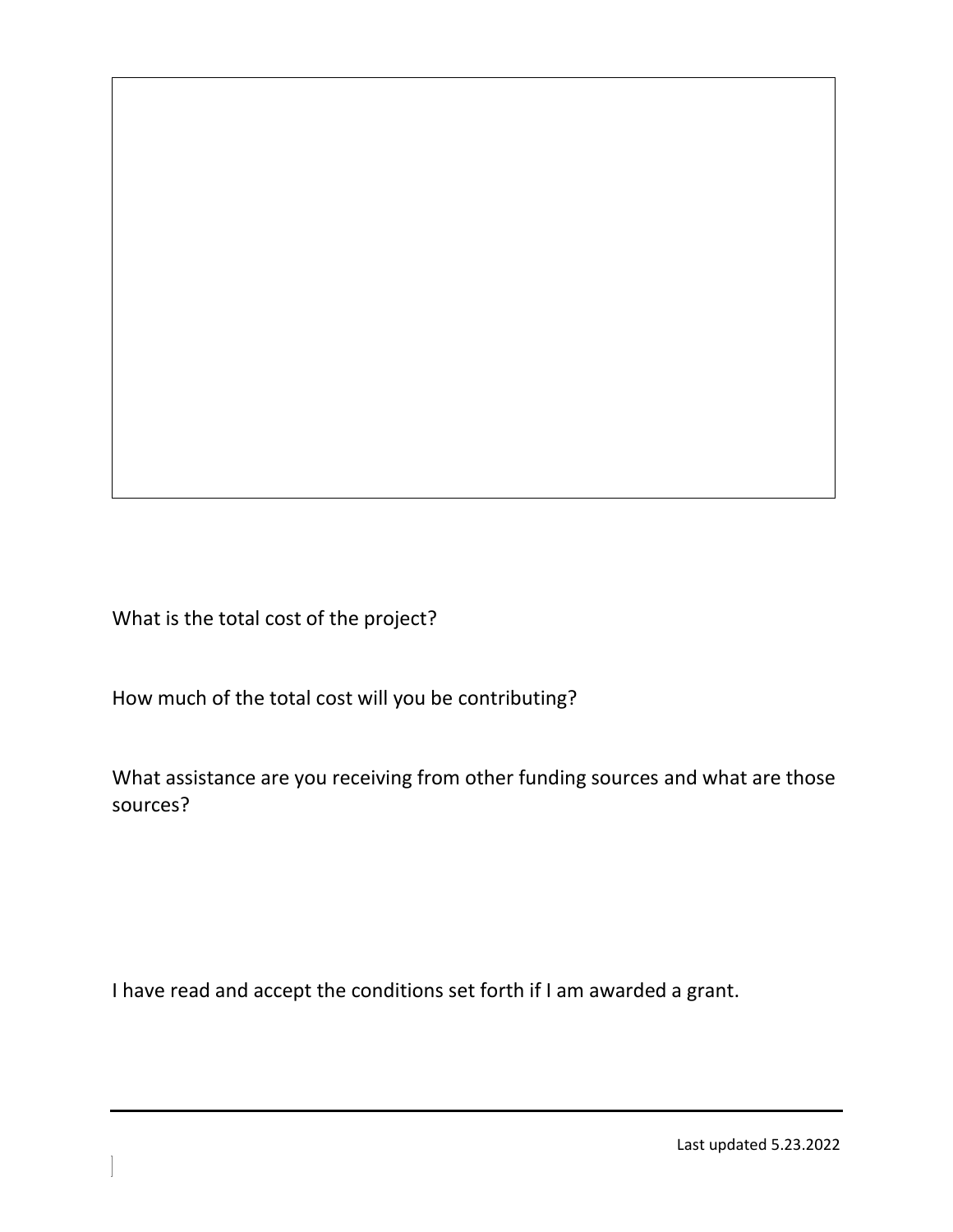## Please send your application to:

ATTN: Small Grants NH Council on Developmental Disabilities 2 ½ Beacon Street, Suite 10 Concord, NH 03301-4447

> Telephone: (603) 271-7040 FAX: (603) 271-1156 Email: [grants@nhcdd.us](mailto:grants@nhcdd.us)

# GETTING HELP